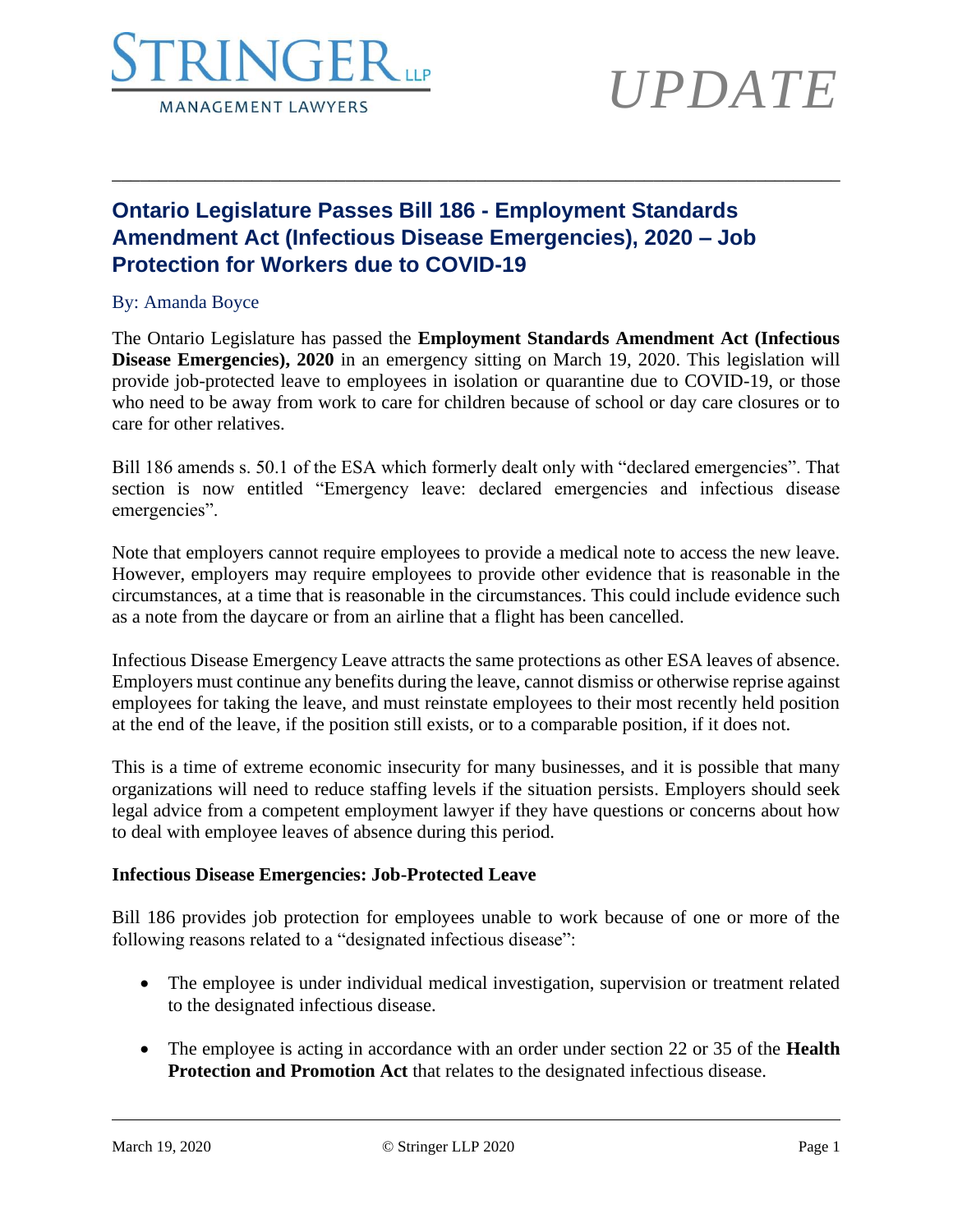



- The employee is in quarantine or isolation or is subject to a control measure (which may include, but is not limited to, self-isolation), and the quarantine, isolation or control measure was implemented as a result of information or directions related to the designated infectious disease issued to the public, in whole or in part, or to one or more individuals, by a public health official, a qualified health practitioner, Telehealth Ontario, the Government of Ontario, the Government of Canada, a municipal council or a board of health, whether through print, electronic, broadcast or other means.
- The employee is under a direction (such as to stay home from work) given by his or her employer in response to a concern of the employer that the employee may expose other individuals in the workplace to the designated infectious disease.
- The employee is directly affected by travel restrictions related to the designated infectious disease and, under the circumstances, cannot reasonably be expected to travel back to Ontario.
- The employee is providing care or support for a designated individual because of a matter related to the designated infectious disease that concerns that individual, including, but not limited to, school or day care closures.

The following individuals are prescribed for the purpose of providing "care and support" in relation to Infectious Disease Emergency Leave:

- The employee's spouse.
- A parent, step-parent or foster parent of the employee or the employee's spouse.
- A child, step-child or foster child of the employee or the employee's spouse.
- A child who is under legal guardianship of the employee or the employee's spouse.
- A brother, step-brother, sister or step-sister of the employee.
- A grandparent, step-grandparent, grandchild or step-grandchild of the employee or the employee's spouse.
- A brother-in-law, step-brother-in-law, sister-in-law or step-sister-in-law of the employee.
- A son-in-law or daughter-in-law of the employee or the employee's spouse.
- An uncle or aunt of the employee or the employee's spouse.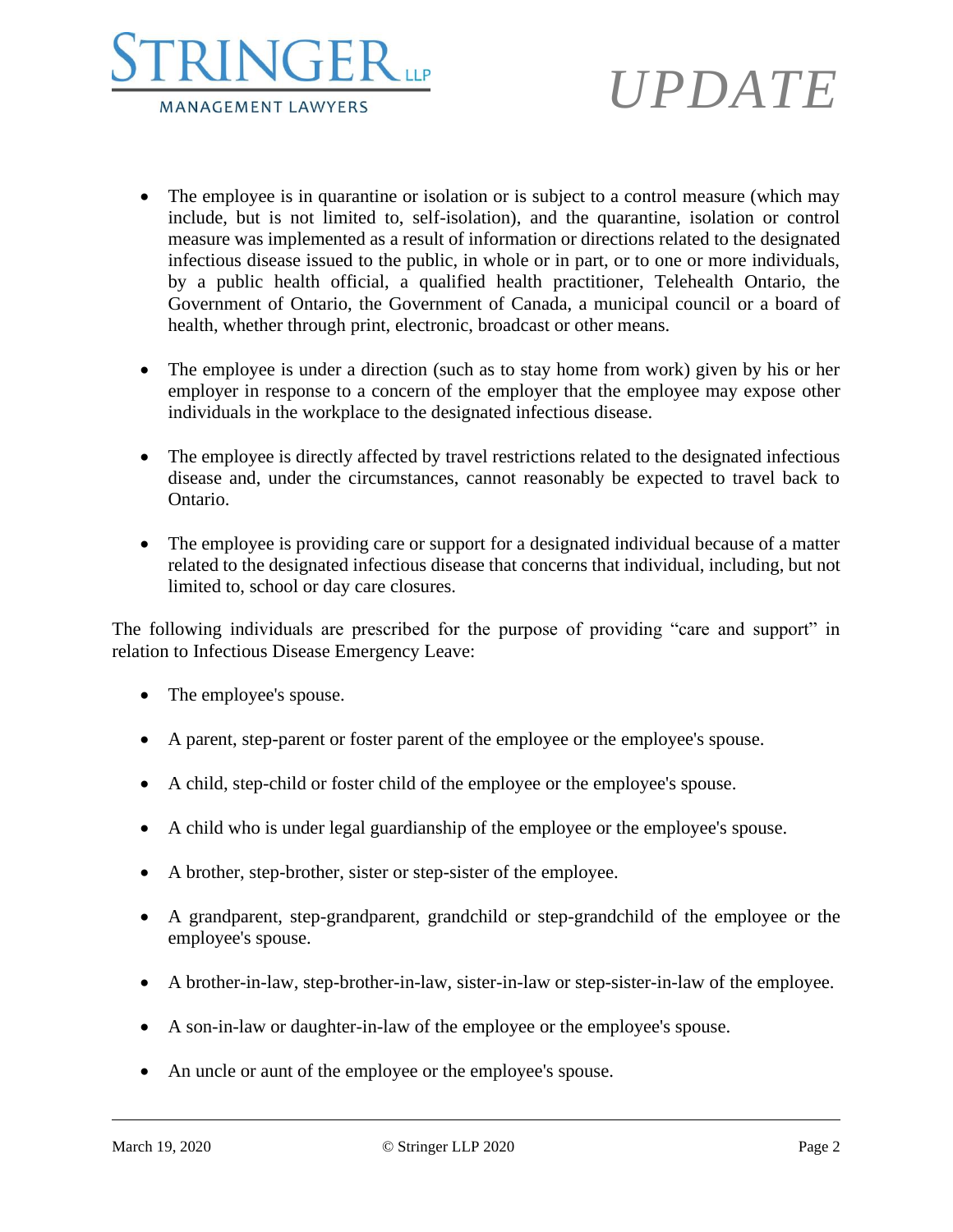



- A nephew or niece of the employee or the employee's spouse.
- The spouse of the employee's grandchild, uncle, aunt, nephew or niece.
- A person who considers the employee to be like a family member, provided the prescribed conditions, if any, are met.
- Any individual prescribed as a family member for the purposes of this section.

#### **Duration of the Leave of Absence**

There is no pre-determined limit on how long an employee may take Infectious Disease Emergency Leave. Employees will be able to take the leave for as long as COVID-19 is designated as an infectious disease by the regulations for the purposes of this section of the ESA (in other words, until the Ontario government decides that the disease no longer qualifies, or has been as "defeated"), and as long as they are not performing the duties of their positions because of a reason referred to above.

These measures are retroactive to January 25, 2020, the date that the first presumptive COVID-19 case was confirmed in Ontario, and will remain in place until the Ontario government declares that COVID-19 is no longer designated as an infectious disease for the purpose of the legislation. Employers who may have dismissed employees since January 25 and are concerned that such termination may be impacted by these amendments should seek legal advice from a competent employment lawyer.

#### **Commentary on "Self-Isolation"**

The wording of the statute is quite broad in regard to "self-isolation", which is the scenario many employers have expressed concern over. Based on this wording, it seems that employees need not be "directed" to self-isolate, but could make the decision to do so based on "information" they hear on the news from certain sources, and thus qualify for a job-protected leave of absence.

The legislation provides job protection for employees who have decided to self-isolate as a result of "information or directions" from a public health official, a qualified health practitioner, Telehealth Ontario, the Government of Ontario, the Government of Canada, a municipal council or a board of health, issued to the public through various means including on the news.

Although these provisions have not been interpreted, it seems arguable that an employee's decision to self-isolate should need to meet some standard of reasonableness, based on the information received from one of those designated sources, in order to qualify for the leave. Employers who